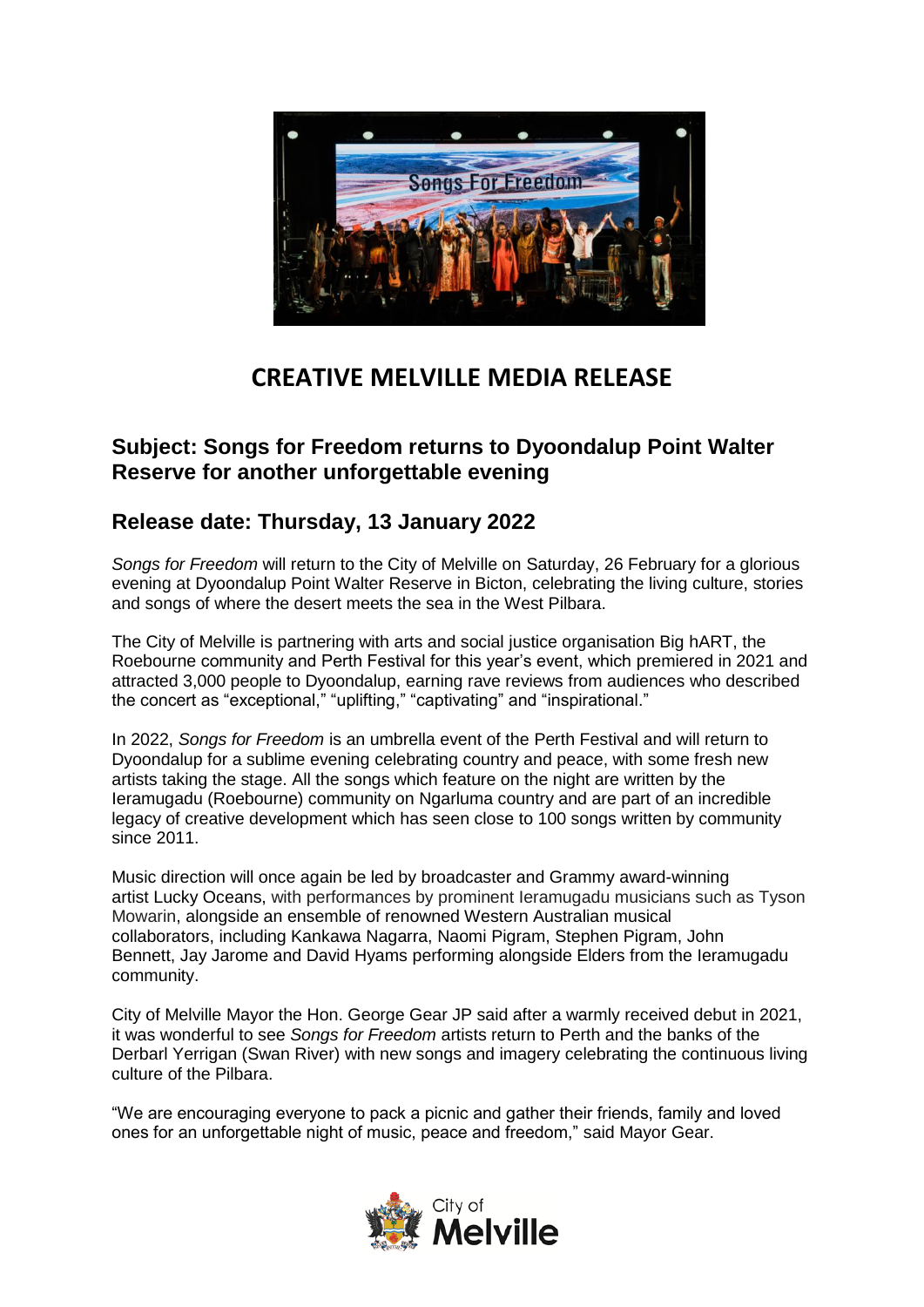"The partnership with Big hART and Perth Festival is part of the City of Melville's evolving and expanding arts and culture program, supporting our vision of a vibrant and inclusive community.

"We acknowledge and express our deep gratitude to the Noongar Elders and their custodians past, present and emerging, on whose Country this concert is performed."

This year's Songs for Freedom will include an inclusive, intercultural program of events on Whadjuk Boodja in the lead-up.

Naomi Pigram and Kankawa Nagarra will run music and songwriting workshops with women in the Wandoo Rehabilitation Prison, there will be musician mentoring opportunities with Tyson Mowarin and a public exhibition 'Country Freedom Peace' opening on Wednesday, 23 February at the Yagan Mia Wireless Hill Museum in Ardross, featuring stunning work by high profile and lesser known artists from the Pilbara, including award-winning artwork from the Cossack Art Awards.

*Songs for Freedom* is the culmination of 10 years of songwriting development and intercultural exchange on Ngarluma country in the West Pilbara involving leading Australian musicians - in the community, the prison, with Elders and young people. Workshops began in the prison to honour John Pat, a 16-year-old whose death in custody in 1983 brought much sorrow and trauma to Roebourne.

Through songwriting, Ieramugadu began to sing again, giving rise to the Murru album and a series of concerts presented annually at the John Pat Peace Place in Ieramugadu on the International Day of Peace. Community have had their songs sung by Paul Kelly, Emma Donovan and The Waifs' Vikki Thorn, shared the stage with Archie Roach and opened the 2014 Melbourne Festival in Federation Square.

Founded in 1992, Big hART is a not-for-profit organisation which has worked in 50 communities in remote, rural, regional and urban Australia. Big hART works with communities to make content, build community and drive positive change. Big hART was first invited to the Ieramugadu community by senior women Elders in 2010.

| What:  | <b>Songs for Freedom</b>                    |
|--------|---------------------------------------------|
| When:  | Saturday, 26 February                       |
|        | 5.00pm - Children's and cultural activities |
|        | 7.00pm to 9.30pm – Concert                  |
| Where: | <b>Dyoondalup Point Walter Reserve</b>      |
| Cost:  | <b>Free</b>                                 |

## *Songs for Freedom* **is family friendly and food will be available on site.**

The City of Melville is working to deliver this event safely in line with the WA Health directions. People aged 16 years and over must show proof of their double dose COVID-19 vaccination status, along with identification, to enter this event.

Changing restrictions mean the City of Melville will remain flexible and may have to make event management changes with short notice. Patrons are encouraged to register for this event to receive the latest health and event updates. [www.melvillecity.com.au/songsforfreedom](http://www.melvillecity.com.au/songsforfreedom)